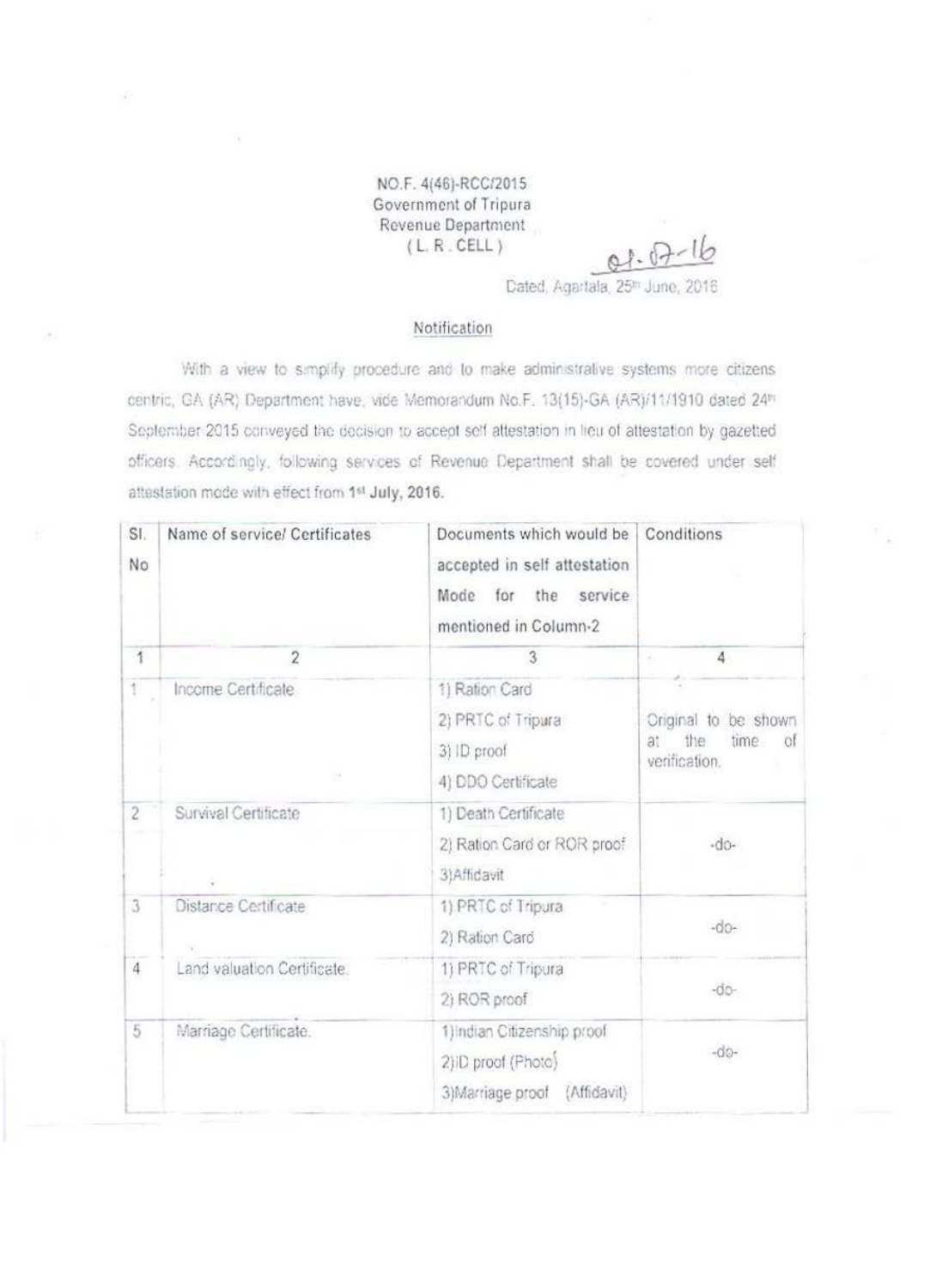| 6 | Resident<br>Tripura<br>Permanent<br>Certificate (PRTC) |                            | 1) Birth proof & Age proof |  |
|---|--------------------------------------------------------|----------------------------|----------------------------|--|
|   |                                                        | 2)Residency<br>proof<br>ΟŤ | -do-                       |  |
|   |                                                        | Applicant                  |                            |  |
|   |                                                        | öf<br>3)Residency<br>proof |                            |  |
|   |                                                        | Guardian                   |                            |  |
|   |                                                        | 4)Proof of employment with |                            |  |
|   |                                                        |                            | Govt. of Tripura           |  |
|   |                                                        |                            | 5) Employer Certificate    |  |
|   |                                                        |                            | 6)Residency<br>proof<br>of |  |
|   |                                                        |                            | Applicant's spouse.        |  |

 $2.$ The persons seeking service as mentioned above may submit their applications alongwith self attested documents.

 $3.$ While submitting documents in self attestation mode, the applicants shall also give an undertaking in the Self Declaration Form (as shown below). The applicants shall clearly mention his / her name in full along with signature and dates while self attesting the documents. The list of documents which are self attested shall be clearly mentioned in Self Declaration Form.

4. It may be noted that in case it is established that any applicant gives false declaration or gives false information in the declaration or tampers with the information in the document which is self attested, he i she shall be liable for action as per law. Further, if information furnished under self attestation is proved to be false, the benefit accrued or service derived, on strength of such declaration, shall be summarily cancelled or withdrawn/ forfeited as the case may be.

5. It is also mentioned that in case any applicant submits forms/ documents which are attested by gazetted officers, that same shall also be accepted as per previous practice till further orders in this regards.

29/6/16

Secretary to the Government of Tripura. Revenue Department

Copy to:

The Director, Government Press, A.D. Nagar with request to publish the above Notification in the official Gazette and to supply 50 copies of the said publication.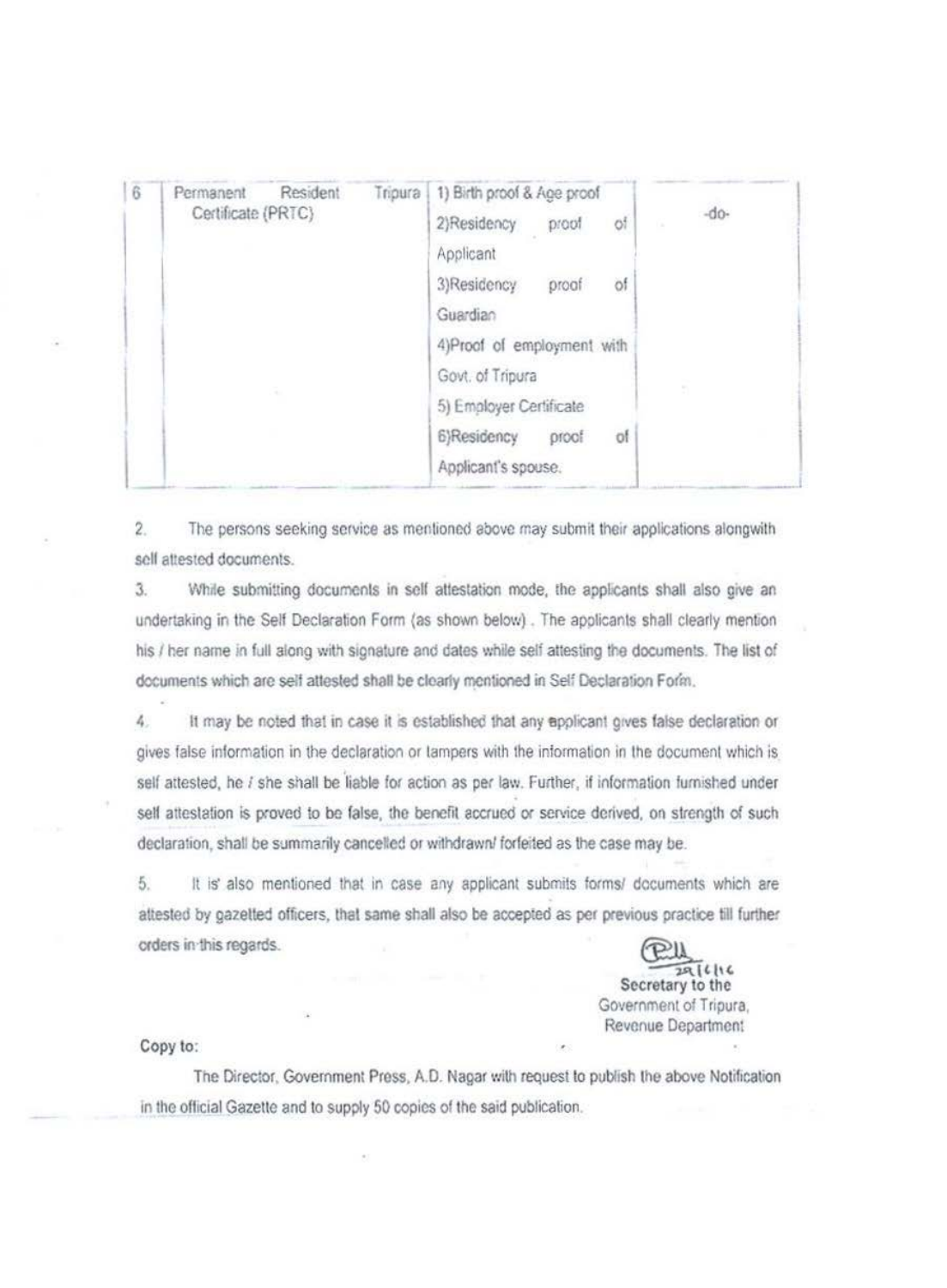Copy also to:

 $\rightarrow$ 

- 1. The DM & Collector, West. Agartala / South, Belonia / Gomati, Udaipur / Sepahijala, Bishramganj / Khowai, Khowai / Dhalai, Ambassa / Unakoti, Kailashahar / North, Dharmanagar.
- № The Director, IT, Government of Tripura, Agartala with a request to upload the notification in the web-site

÷.

ä

- 3. The Joint Secretary, General Administration (AR) Department, Agartala.
- 4. The Sub-Divisional Magistrate-
- 5. Guard File